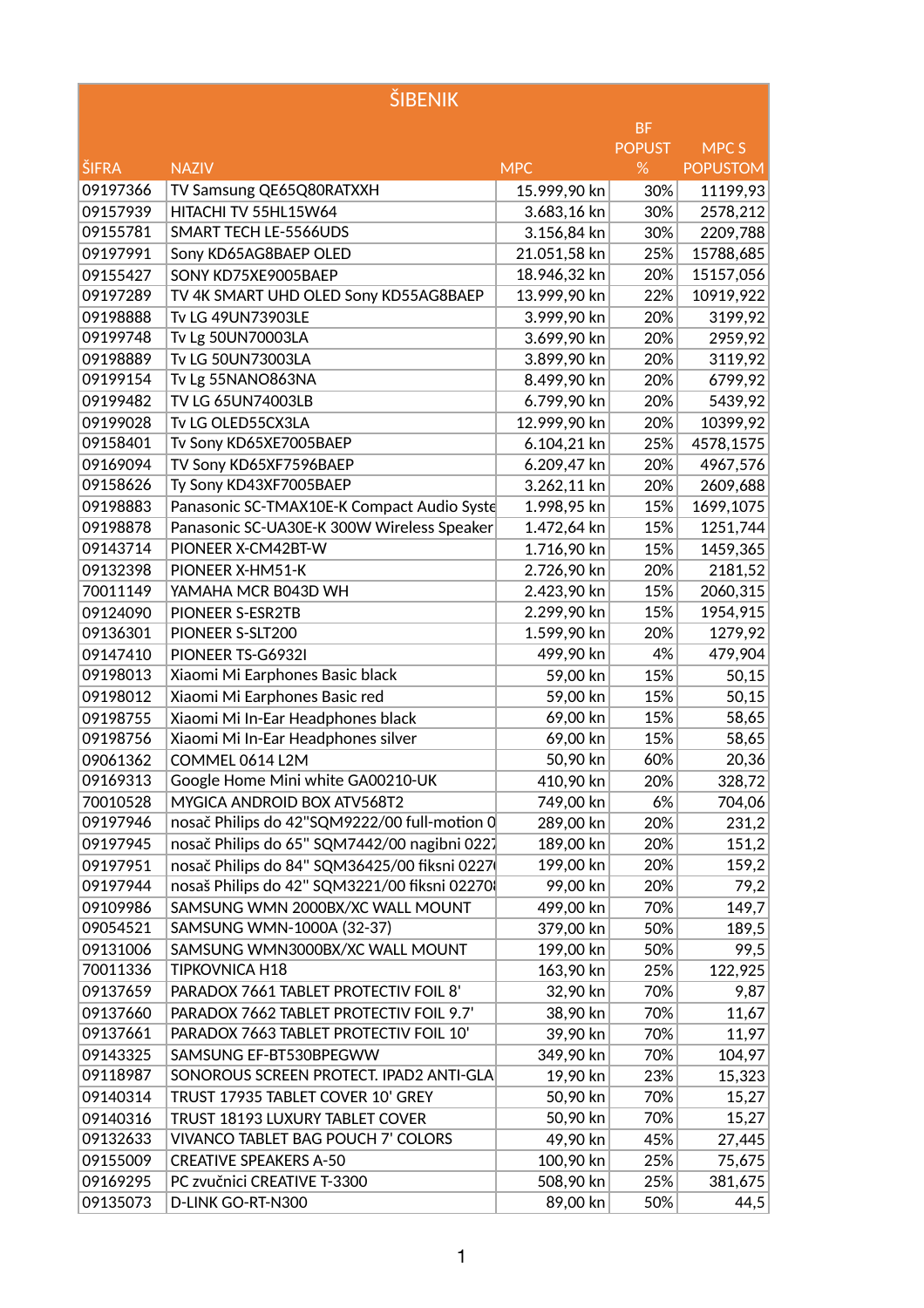| 70011744 | Tenda wireless N router 150Mbps N150           | 179,90 kn | 20% | 143,92  |
|----------|------------------------------------------------|-----------|-----|---------|
| 70011742 | Tenda wireless N router 300 Mbps F3            | 199,00 kn | 20% | 159,2   |
| 09157655 | Hub USB 2.0 HB720                              | 154,90 kn | 20% | 123,92  |
| 09060929 | CALL OF DUTY: ROADS TO VIC PLATINUM PSP        | 86,90 kn  | 40% | 52,14   |
| 09043844 | <b>CIVILIZATION IV</b>                         | 70,90 kn  | 40% | 42,54   |
| 09158139 | Microsoft XBox 360 Disneyland Adventures       | 99,90 kn  | 70% | 29,97   |
| 09153988 | MICROSOFT XBOX360 GAMES DISNEY LAND AD         | 49,00 kn  | 40% | 29,4    |
| 09082733 | MIDNIGHT CLUB: LA REMIX PLATINUM PSP           | 56,90 kn  | 40% | 34,14   |
| 09101345 | PC AZTEKI                                      | 34,90 kn  | 40% | 20,94   |
| 09023161 | PC CIV CITY: ROME                              | 70,90 kn  | 40% | 42,54   |
| 09152082 | PC DEUS EX MANKIND DIVIDED STB                 | 266,90 kn | 40% | 160, 14 |
| 09140609 | PC DISNEY CARS 2                               | 42,90 kn  | 40% | 25,74   |
| 09137650 | PC FARMING SIMULATOR 2011 PLATINUM             | 53,90 kn  | 40% | 32,34   |
| 09132481 | PC FARMING SIMULATOR 2013 TITANIUM EDIT        | 95,90 kn  | 40% | 57,54   |
| 09140617 | PC FOOTBALL MANAGER 2015                       | 224,90 kn | 40% | 134,94  |
| 09101344 | PC KRALJESTVO OTOKOV                           | 25,90 kn  | 40% | 15,54   |
| 09144425 | PC METAL GEAR SOLID 5 PHANTOM                  | 280,90 kn | 40% | 168,54  |
| 09151658 | PC MOTO GP 16 VALENTINO ROSSI                  | 225,90 kn | 40% | 135,54  |
| 09137419 | PC MURDERED SOUL SUSPECTS                      | 69,00 kn  | 40% | 41,4    |
| 09139273 | PC NBA 2K15                                    | 210,90 kn | 40% | 126,54  |
| 09149119 | PC SETTLERS DOUBLE PACK (7GOLD+6RISE OF        | 86,90 kn  | 40% | 52,14   |
| 09151656 | PC TECHNOMANCER                                | 199,90 kn | 40% | 119,94  |
| 09149120 | PC WORMS GLOBAL WORMING                        | 111,90 kn | 40% | 67,14   |
| 09140588 | PS3 BORDERLANDS: THE PRE-SEQUEL                | 149,00 kn | 70% | 44,7    |
| 09144422 | PS3 METAL GEAR SOLID 5 PHANTOM                 | 129,00 kn | 70% | 38,7    |
| 09140612 | PS3 MIDDLE EARTH: SHADOW OF MORDOR             | 129,00 kn | 70% | 38,7    |
| 09084185 | PSP CRASH BANDICOOT MIND OVER MUTANT           | 63,90 kn  | 50% | 31,95   |
| 09066979 | PSP GTA CHINATOWN WARS                         | 79,90 kn  | 50% | 39,95   |
| 09054069 | PSP LUCAS INDIANA JONES AND THE STAFF          | 91,90 kn  | 50% | 45,95   |
| 09150824 | TOTAL WAR WARHAMMER PC                         | 283,90 kn | 30% | 198,73  |
| 09147203 | <b>TRAIN SIMULATOR 2016</b>                    | 163,90 kn | 30% | 114,73  |
| 09149657 | <b>TRUCKIN COLLECTION + T-SHIRT</b>            | 108,90 kn | 30% | 76,23   |
| 09137428 | WOW - WARLORDS OF DRAENOR - PRE-ORDER          | 245,90 kn | 30% | 172, 13 |
| 09139294 | X360 SKYLANDERS TRAP TEAM STARTER PACK         | 350,90 kn | 30% | 245,63  |
| 09152285 | XBOX ONE PES 2017                              | 324,90 kn | 30% | 227,43  |
| 09055549 | X-MEN ORIGINS WOLVERINE PC                     | 69,00 kn  | 30% | 48,3    |
| 09147197 | <b>DEATH TRACK RESURRRECTION</b>               | 40,90 kn  | 30% | 28,63   |
| 09151649 | SKYLA.SUPERCH.TP1 SHARK T.SHARK S.JET S        | 239,90 kn | 50% | 119,95  |
| 09147187 | SKYLANDER SUPERCH VEHICLE: CRYPT CRUSHE        | 79,90 kn  | 20% | 63,92   |
| 09147190 | SKYLANDER SUPERCH VEHICLE: SKY SLICER          | 79,90 kn  | 20% | 63,92   |
| 09151635 | SKYLANDER TRAP TEAM: TRAP WATER                | 59,90 kn  | 60% | 23,96   |
| 09155683 | TIGER SMARTWATCH LONDON SILVER                 | 735,79 kn | 30% | 515,053 |
| 09112706 | CLINGO 07005 UNIVERSAL PODIUM                  | 71,90 kn  | 80% | 14,38   |
| 09154000 | DAEWOO AV DCG1015-BLACK LIGHTER SOCKET         | 40,90 kn  | 40% | 24,54   |
| 09154021 | DAEWOO AV DCG1018 GREY CHARGER                 | 27,90 kn  | 40% | 16,74   |
| 09125565 | DURACELL PORTABLE USB CHARGER 3H 1150M         | 256,90 kn | 10% | 231,21  |
| 09125566 | DURACELL PORTABLE USB CHARGER 5H 1800M         | 307,90 kn | 8%  | 283,268 |
| 09143109 | ENERGIZER ULTIMATE TRAVEL 2USB 3.1A FOR        | 257,90 kn | 50% | 128,95  |
| 09143116 | <b>ENERGIZER USB DUAL CABLE IPHONE 5/MICRO</b> | 175,90 kn | 70% | 52,77   |
| 70010873 | GIGATECH AUTO PUNJAČ ZA TABLET PSB-206         | 81,90 kn  | 50% | 40,95   |
| 09169411 | Kabel Sbox Micro USB 90 M/M 1.5M Crni          | 36,90 kn  | 50% | 18,45   |
| 09198587 | MP3 Ugo green                                  | 49,00 kn  | 30% | 34,3    |
| 09155750 | NOAline BT zvučnik + powerbank 4000 mah        | 139,90 kn | 35% | 90,935  |
| 09158829 | Punjač auto Samsung 5V 2A Type-C 02411388      | 174,90 kn | 20% | 139,92  |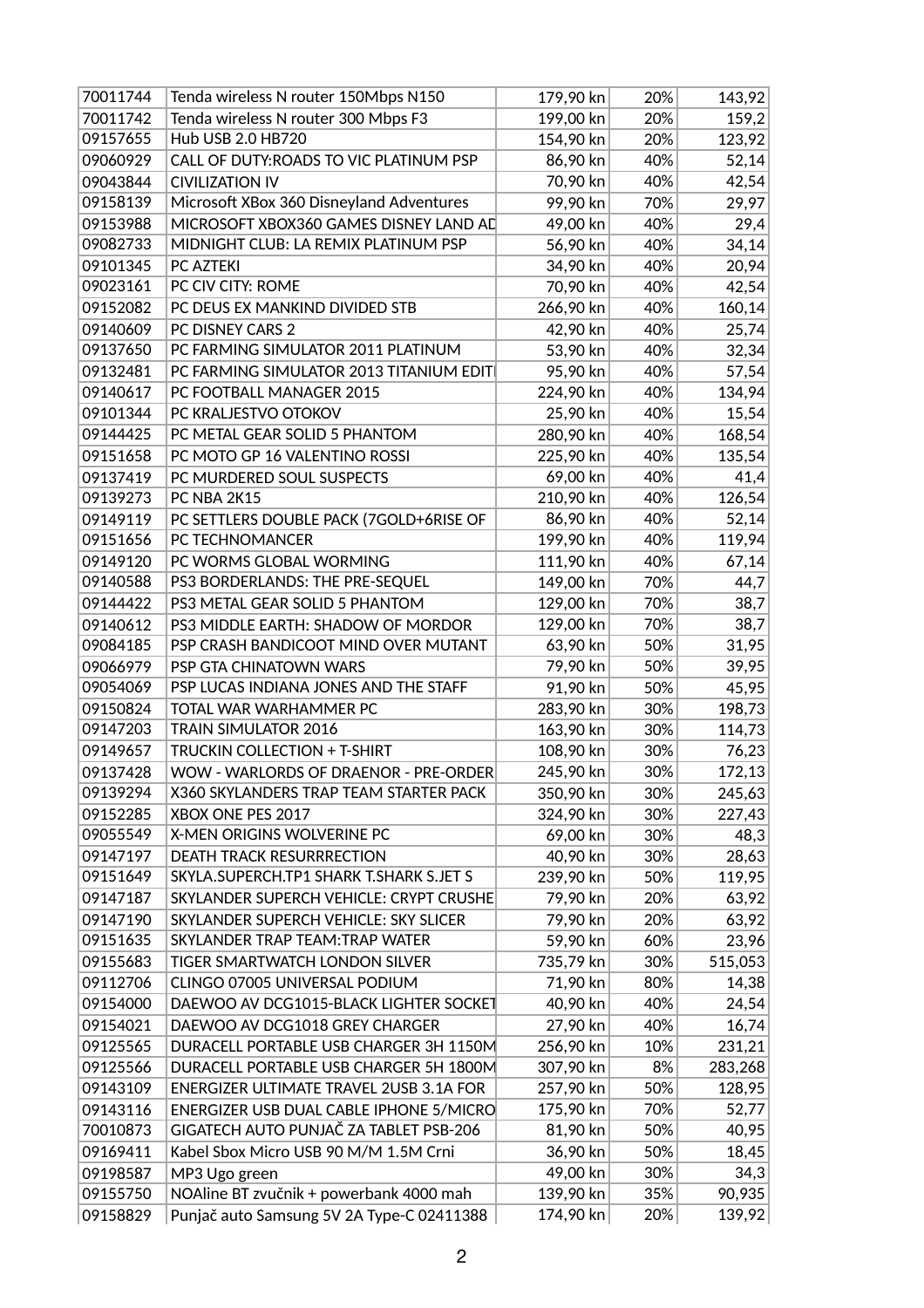| 09158834  | Punjač auto Samsung mini 5V 2A Micro USB 02 | 204,90 kn   | 25% | 153,675   |
|-----------|---------------------------------------------|-------------|-----|-----------|
| 09132449  | SONY DSC-QX10W                              | 1.579,90 kn | 50% | 789,95    |
| 09197003  | Bosch HBG675BS1                             | 7.577,89 kn | 15% | 6441,2065 |
| 09197995  | Candy FCPK 606 XL/E pećnica                 | 2.525,26 kn | 15% | 2146,471  |
| 09196938  | Gorenje BO735E11XK                          | 2.314,74 kn | 15% | 1967,529  |
| 09158079  | Pećnica Bosch HBG5370S0                     | 3.472,63 kn | 15% | 2951,7355 |
| 09158207  | Ugradbena pećnica Electrolux EEC2400BOX     | 2.472,63 kn | 15% | 2101,7355 |
| 09199221  | Ardes AR1F402 stakloker. ploča za kuhanje   | 349,00 kn   | 15% | 296,65    |
| 091558296 | BOSCH PSY6A6B20                             | 3.788,40 kn | 15% | 3220,14   |
| 09108018  | CANDY CDE-32/1 X                            | 736,84 kn   | 15% | 626,314   |
| 09197257  | Gorenje ECT643BSC stakloker                 | 2.104,21 kn | 15% | 1788,5785 |
| 09169103  | Gorenje kuh.ploča stakloker EC641BCSC       | 1.830,53 kn | 15% | 1555,9505 |
| 09158082  | Ploča Bosch PUE645BB2E                      | 3.472,63 kn | 15% | 2951,7355 |
| 09158262  | Napa TurboAir LUCREZIA IX/BL/A/60           | 1.459,90 kn | 30% | 1021,93   |
| 09158263  | Napa TurboAir LUCREZIA IX/BL/A/90           | 1.579,90 kn | 30% | 1105,93   |
| 09158258  | Napa TurboAir SEMPIONE IX/A/90              | 1.549,90 kn | 30% | 1084,93   |
| 09158254  | Napa TurboAir SOFIA H6 IX/A/90              | 1.492,90 kn | 30% | 1045,03   |
| 09158265  | Napa TurboAir THUNDER WH/A/60/LX            | 3.339,90 kn | 30% | 2337,93   |
| 09157119  | TurboAir TT14 LX/GRX/F/60                   | 649,90 kn   | 30% | 454,93    |
| 70011847  | Alda 40 Absorb EKO HZXC 40AMN               | 1.355,72 kn | 25% | 1016,79   |
| 09151012  | <b>BOSCH KGN-36NL30</b>                     | 4.199,00 kn | 15% | 3569,15   |
| 09197482  | Bosch KGN39VL35                             | 5.899,00 kn | 15% | 5014, 15  |
| 09157610  | <b>BOSCH KGN56XL30</b>                      | 6.699,00 kn | 15% | 5694,15   |
| 09197402  | Candy CCHM 145                              | 1.893,68 kn | 15% | 1609,628  |
| 09136948  | CANDY CCTOS-542 WH                          | 1.499,90 kn | 15% | 1274,915  |
| 09137448  | CANDY CCTUS-542 WH                          | 1.699,00 kn | 15% | 1444, 15  |
| 09197253  | Candy CMIOUS 5142WH                         | 2.420,00 kn | 15% | 2057      |
| 09197996  | Candy CVBNM 6182WNB hladnjak                | 3.577,90 kn | 15% | 3041,215  |
| 09155646  | GORENJE R4091ANW                            | 1.399,90 kn | 15% | 1189,915  |
| 09197199  | Gorenje RK4151ANX                           | 2.631,46 kn | 15% | 2236,741  |
| 09197434  | Gorenje RK611PS4                            | 3.262,10 kn | 15% | 2772,785  |
| 09155439  | Kombinirani hladnjak CANDY CCBS 6182WH      | 2.472,63 kn | 15% | 2101,7355 |
| 09157927  | Kombinirani hladnjak Candy CCS 5172X        | 2.599,90 kn | 15% | 2209,915  |
| 09157958  | Kombinirani hladnjak Gorenje RK4151ANW      | 2.525,26 kn | 15% | 2146,471  |
| 09169096  | Kombinirani hladnjak RK621PW4 Gorenje       | 3.472,63 kn | 15% | 2951,7355 |
| 09197785  | Quadro R-420A+line                          | 862,11 kn   | 15% | 732,7935  |
| 09150528  | BOSCH WAN-20060BY                           | 3.314,74 kn | 15% | 2817,529  |
| 09157016  | BOSCH WAN24161BY                            | 3.262,11 kn | 15% | 2772,7935 |
| 09199851  | Bosch WAU28S90BY perilica rublja            | 6.399,00 kn | 15% | 5439,15   |
| 09155538  | CANDY CS 1072D1/1                           | 2.209,47 kn | 15% | 1878,0495 |
| 09155216  | CANDY CS 1271D3/1-S                         | 2.232,90 kn | 15% | 1897,965  |
| 09152407  | CANDY CS4 1062D3/1 perilica rublja          | 2.630,52 kn | 15% | 2235,942  |
| 09199621  | Candy CSO4 1275TB3/1 perilica rublja        | 2.630,53 kn | 15% | 2235,9505 |
| 09197994  | Candy CSS4 1382D3/2 perilica rublja         | 2.946,32 kn | 15% | 2504,372  |
| 09157245  | CANDY CST 372L                              | 2.598,90 kn | 15% | 2209,065  |
| 09155928  | CANDY CST G370D                             | 2.841,90 kn | 15% | 2415,615  |
| 09153832  | CANDY CSW4 465D/2                           | 4.299,90 kn | 15% | 3654,915  |
| 09198179  | Candy RO 1486DWHC7/1 perilica rublja        | 3.472,63 kn | 15% | 2951,7355 |
| 09169387  | Gorenje WT72122 perilica rublja             | 3.148,90 kn | 15% | 2676,565  |
| 09197452  | Gorenje set WEI723+SIH2200GC                | 3.051,58 kn | 15% | 2593,843  |
| 09196708  | Gorenje WE843                               | 3.052,53 kn | 15% | 2594,6505 |
| 09155122  | MIELE WDB 030 WCS                           | 6.735,79 kn | 15% | 5725,4215 |
| 09158016  | Perilica rublja Candy CSS 1382D3            | 2.899,90 kn | 15% | 2464,915  |
| 09158634  | Perilica rublja Candy GVS 158TWC3           | 3.051,90 kn | 15% | 2594,115  |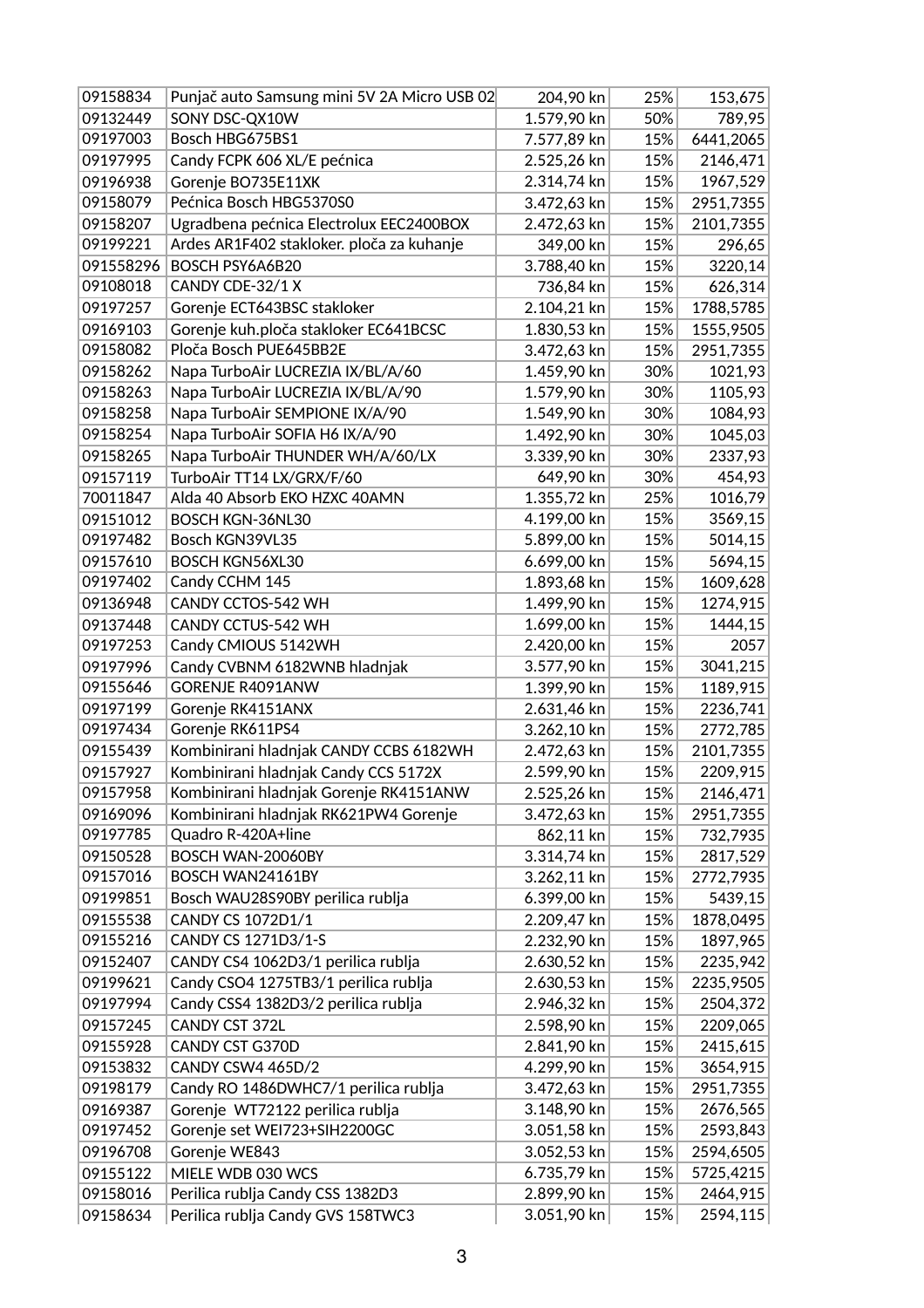| 09158649             | Perilica rublja Gorenje WA844                             | 3.577,89 kn            | 15% | 3041,2065 |
|----------------------|-----------------------------------------------------------|------------------------|-----|-----------|
| 09158231             | Perilica rublja Gorenje WP703                             | 2.736,73 kn            | 15% | 2326,2205 |
| 09158398             | Perilica rublja Indesit BWE 91284X                        | 2.946,31 kn            | 15% | 2504,3635 |
| 09157697             | Perilica rublja Whirlpool FWG 71284W                      | 2.841,05 kn            | 15% | 2414,8925 |
| 09157973             | Perilica rublja Whirlpool TDLR 60111                      | 2.735,90 kn            | 15% | 2325,515  |
| 09197974             | Sharp ES-HFA6103W2-EE perilica rublja                     | 2.104,21 kn            | 15% | 1788,5785 |
| 09197702             | Bosch WTW85491BY                                          | 6.499,00 kn            | 15% | 5524,15   |
| 09198106             | Hotpoint NT M10 81EU sušilica rublja                      | 3.998,95 kn            | 15% | 3399,1075 |
| 09155830             | Sušilica rublja CANDY CS C8DG                             | 2.499,90 kn            | 15% | 2124,915  |
| 09158697             | Sušilica rublja Indesit EDPE G45 A1 ECO                   | 3.683,16 kn            | 15% | 3130,686  |
| 09199839             | Bosch SMV6ZCX42E ugradbena perilica posuđa                | 6.849,00 kn            | 15% | 5821,65   |
| 09157418             | CANDY CDP 2D947W                                          | 2.599,90 kn            | 15% | 2209,915  |
| 09155376             | CANDY CDP 2D947X                                          | 2.699,90 kn            | 15% | 2294,915  |
| 09157243             | CANDY CDP 2DS36W                                          | 2.525,90 kn            | 15% | 2147,015  |
| 09157043             | <b>INDESIT DFG 15B10</b>                                  | 2.392,90 kn            | 15% | 2033,965  |
| 09158211             | Perilica posuđa Candy CDP 1LS39W                          | 2.525,21 kn            | 15% | 2146,4285 |
| 09198992             | Candy CSO H7A2DE sušilica rublja                          | 3.472,63 kn            | 15% |           |
| 09196912             | Elit klima INV-12RB WIFI                                  |                        | 15% | 2951,7355 |
|                      |                                                           | 2.842,00 kn            |     | 2415,7    |
| 09196913             | Elit klima INV-12RW                                       | 2.526,21 kn            | 15% | 2147,2785 |
| 09196914             | Elit klima INV-12RW WIFI                                  | 2.630,53 kn            | 15% | 2235,9505 |
| 09157992             | Inverter klima uređaj Elit INV-12T WIFI                   | 2.630,90 kn            | 15% | 2236,265  |
| 09158108             | Klima uređaj LG PC12SQ                                    | 4.946,32 kn            | 15% | 4204,372  |
| 09158113             | Klima uređaj LG S18EQ                                     | 6.525,26 kn            | 15% | 5546,471  |
| 09158348             | Klima uređaj Panasonic CS/CU-DE35TKE                      | 4.104,21 kn            | 15% | 3488,5785 |
| 09196557             | LG S12EQ.NSJ/ S12EQ.UA3 klima inverter 3,5                | 3.788,90 kn            | 15% | 3220,565  |
| 09150587             | SAMSUNG AR-12KSPDBWKNEU                                   | 6.388,42 kn            | 15% | 5430,157  |
| 09140866             | MIELE CARE COLLECTION ULTRA WHITE                         | 79,90 kn               | 70% | 23,97     |
| 09140876             | MIELE CLEANER PASTE                                       | 114,90 kn              | 70% | 34,47     |
| 09140874             | MIELE WM CLEANER                                          | 44,90 kn               | 70% | 13,47     |
| 09140875             | MIELE WM CLEANER ODOR                                     | 150,90 kn              | 70% | 45,27     |
| 09149704             | SAMSUNG SK-DH                                             | 129,90 kn              | 70% | 38,97     |
| 09198685             | Candy ROW 4966DXHC/1 perilica sušilica                    | 4.841,05 kn            | 15% | 4114,8925 |
| 00000527             | <b>BRAUN EB10-2 K</b>                                     | 91,90 kn               | 60% | 36,76     |
| 09147692             | BRAUN 831 FACE                                            | 747,90 kn              | 60% | 299,16    |
| 09153920             | BABYLISS G 973 PE IPL                                     | 1.899,00 kn            | 30% | 1329,3    |
| 09157111             | <b>BABYLISS G940E</b>                                     | 1.918,90 kn            | 30% | 1343,23   |
| 09159024             | IPL epilator 100K Babyliss G972PE                         | 1.499,00 kn            | 30% | 1049,3    |
| 70011850             | Alda Prime Chrome HOI-H1202                               | 530,44 kn              | 25% | 397,83    |
| 09196954             | Babyliss 2663PE Curl Secret                               | 799,00 kn              | 30% | 559,3     |
| 09169281             | Babyliss 2598PE pegla za kosu                             | 369,90 kn              | 30% | 258,93    |
| 09157370             | BABYLISS 2655E                                            | 179,00 kn              | 30% | 125,3     |
| 09155097             | BABYLISS 2656E                                            | 189,00 kn              | 30% | 132,3     |
| 09039390             | <b>BABYLISS 271CE</b>                                     | 129,00 kn              | 30% | 90,3      |
| 09155095             | <b>BABYLISS 667E</b>                                      | 159,01 kn              | 30% | 111,307   |
| 09153881             | <b>BABYLISS AS121E</b>                                    | 335,00 kn              | 30% | 234,5     |
| 09198307             | BaByliss AS130PE rotirajuća četka za kosu 38mr            | 299,00 kn              | 30% | 209,3     |
| 09198405             | BaByliss AS510E rotirajuća četka za kosu                  | 399,00 kn              | 30% | 279,3     |
| 09197912             | Babyliss AS531E                                           | 399,00 kn              | 30% | 279,3     |
| 09197197             | Babyliss AS81E                                            | 263,05 kn              | 30% | 184,135   |
|                      | <b>BABYLISS C1050E</b>                                    |                        |     |           |
| 09157572             |                                                           | 841,05 kn              | 30% | 588,735   |
| 09149638             | <b>BABYLISS C-1101E</b>                                   | 649,00 kn<br>699,00 kn | 30% | 454,3     |
|                      |                                                           |                        | 30% | 489,3     |
| 09151850<br>09153886 | <b>BABYLISS C1200E</b><br>BABYLISS C1200E + ČETKA ZA KOSU | 699,00 kn              | 30% | 489,3     |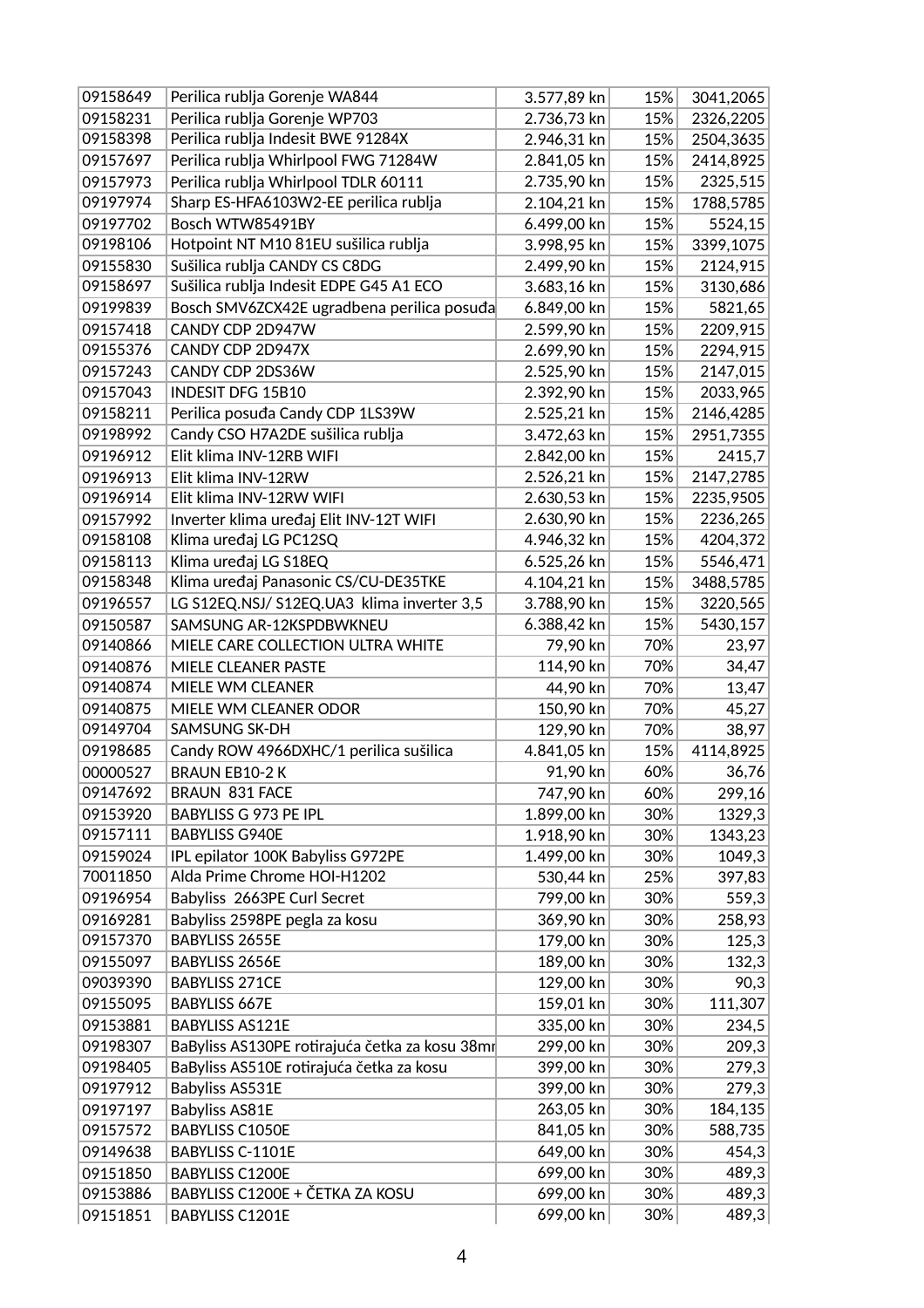| 09197900 | Babyliss C1300E                              | 899,00 kn | 30% | 629,3  |
|----------|----------------------------------------------|-----------|-----|--------|
| 09196689 | Babyliss C1600E                              | 799,00 kn | 30% | 559,3  |
| 09153883 | <b>BABYLISS C20E</b>                         | 269,00 kn | 30% | 188,3  |
| 09120452 | BABYLISS C-325 E                             | 199,00 kn | 30% | 139,3  |
| 09153884 | <b>BABYLISS C332E</b>                        | 253,00 kn | 30% | 177,1  |
| 09197899 | Babyliss C338E                               | 229,00 kn | 30% | 160,3  |
| 09198406 | BaByliss C425E uvijač za kosu                | 199,00 kn | 30% | 139,3  |
| 09198306 | BaByliss C440E uvijač za kosu Ceramic        | 169,00 kn | 30% | 118,3  |
| 09155344 | <b>BABYLISS C525E</b>                        | 284,00 kn | 30% | 198,8  |
| 09198407 | BaByliss C619E uvijač za kosu                | 209,00 kn | 30% | 146,3  |
| 09151849 | <b>BABYLISS C900E</b>                        | 599,00 kn | 30% | 419,3  |
| 09153885 | <b>BABYLISS C904PE</b>                       | 499,00 kn | 30% | 349,3  |
| 09198410 | BaByliss GPB007E mini pegla za kosu          | 159,00 kn | 30% | 111,3  |
| 09154837 | <b>BABYLISS HSB100E</b>                      | 359,00 kn | 30% | 251,3  |
| 09155050 | <b>BABYLISS ST330E</b>                       | 379,00 kn | 30% | 265,3  |
| 09198305 | BaByliss ST430E pegla za kosu Ceramic        | 259,00 kn | 30% | 181,3  |
| 09155241 | BaByliss ST480E pegla za kosu Chrome pure    | 799,00 kn | 30% | 559,3  |
| 09144538 | <b>BABYLISS TW-1000E</b>                     | 149,00 kn | 30% | 104,3  |
| 09149639 | <b>BABYLISS TW-1100E</b>                     | 199,00 kn | 30% | 139,3  |
| 09140168 | <b>BRAUN ST-100</b>                          | 285,90 kn | 60% | 114,36 |
| 09199227 | Remington Ci95 uvijač za kosu                | 299,00 kn | 45% | 164,45 |
| 09196692 | Rowenta SF7660F0                             | 449,00 kn | 25% | 336,75 |
| 70011851 | Alda Compact 1200 672                        | 215,92 kn | 25% | 161,94 |
| 70011852 | Alda Vision 1800B 67588DB                    | 327,92 kn | 25% | 245,94 |
| 09120007 | BABYLISS 5250 E                              | 199,00 kn | 30% | 139,3  |
| 09199364 | BaByliss 5513PE Velvet Orchid sušilo za kosu | 269,00 kn | 30% | 188,3  |
| 09198308 | BaByliss 5721PE sušilo za kosu SET           | 299,00 kn | 30% | 209,3  |
| 09148653 | BABYLISS 6604 E                              | 269,00 kn | 30% | 188,3  |
| 09153880 | BABYLISS 6610DE                              | 329,00 kn | 30% | 230,3  |
| 09155948 | BABYLISS 6611E                               | 399,00 kn | 30% | 279,3  |
| 09155100 | BABYLISS 6614E                               | 479,00 kn | 30% | 335,3  |
| 09155303 | BABYLISS 6615E                               | 489,00 kn | 30% | 342,3  |
| 09198403 | BaByliss 6730E sušilo za kosu                | 479,00 kn | 30% | 335,3  |
| 09152550 | <b>BABYLISS D-302RE</b>                      | 149,00 kn | 30% | 104,3  |
| 09155094 | <b>BABYLISS D413PE</b>                       | 335,00 kn | 30% | 234,5  |
| 09158147 | Sušilo za kosu Babyliss 6613DE               | 389,00 kn | 30% | 272,3  |
| 09158148 | Sušilo za kosu Babyliss 6614DE               | 447,90 kn | 30% | 313,53 |
| 09198700 | BaByliss BG120E                              | 299,00 kn | 30% | 209,3  |
| 09153890 | <b>BABYLISS E650E</b>                        | 75,90 kn  | 30% | 53,13  |
| 09151123 | <b>BABYLISS E846FPE</b>                      | 279,00 kn | 30% | 195,3  |
| 09199351 | BaByliss MT725 multi trimer                  | 249,00 kn | 30% | 174,3  |
| 09199352 | BaByliss MT725E multi trimer                 | 249,00 kn | 30% | 174,3  |
| 09198693 | BaByliss MT728E višenamjenski trimer         | 369,00 kn | 30% | 258,3  |
| 09154998 | <b>BABYLISS T800E</b>                        | 229,00 kn | 30% | 160,3  |
| 09155051 | <b>BABYLISS T820E</b>                        | 209,00 kn | 30% | 146,3  |
| 09155546 | <b>BABYLISS T830E</b>                        | 319,00 kn | 30% | 223,3  |
| 09198671 | BaByliss T831E trimer                        | 269,00 kn | 30% | 188,3  |
| 09198672 | BaByliss T861E trimer                        | 299,00 kn | 30% | 209,3  |
| 09199350 | BaByliss T881E trimer                        | 359,00 kn | 30% | 251,3  |
| 09198673 | BaByliss T885E trimer                        | 399,00 kn | 30% | 279,3  |
| 70012113 | Jewel Digital Fine Scales 095318             | 119,00 kn | 40% | 71,4   |
| 09196930 | Zanussi ZSE21221BF                           | 99,90 kn  | 30% | 69,93  |
| 09155309 | BABYLISS 8435E                               | 299,00 kn | 30% | 209,3  |
| 09157665 | BABYLISS 8438E                               | 489,00 kn | 30% | 342,3  |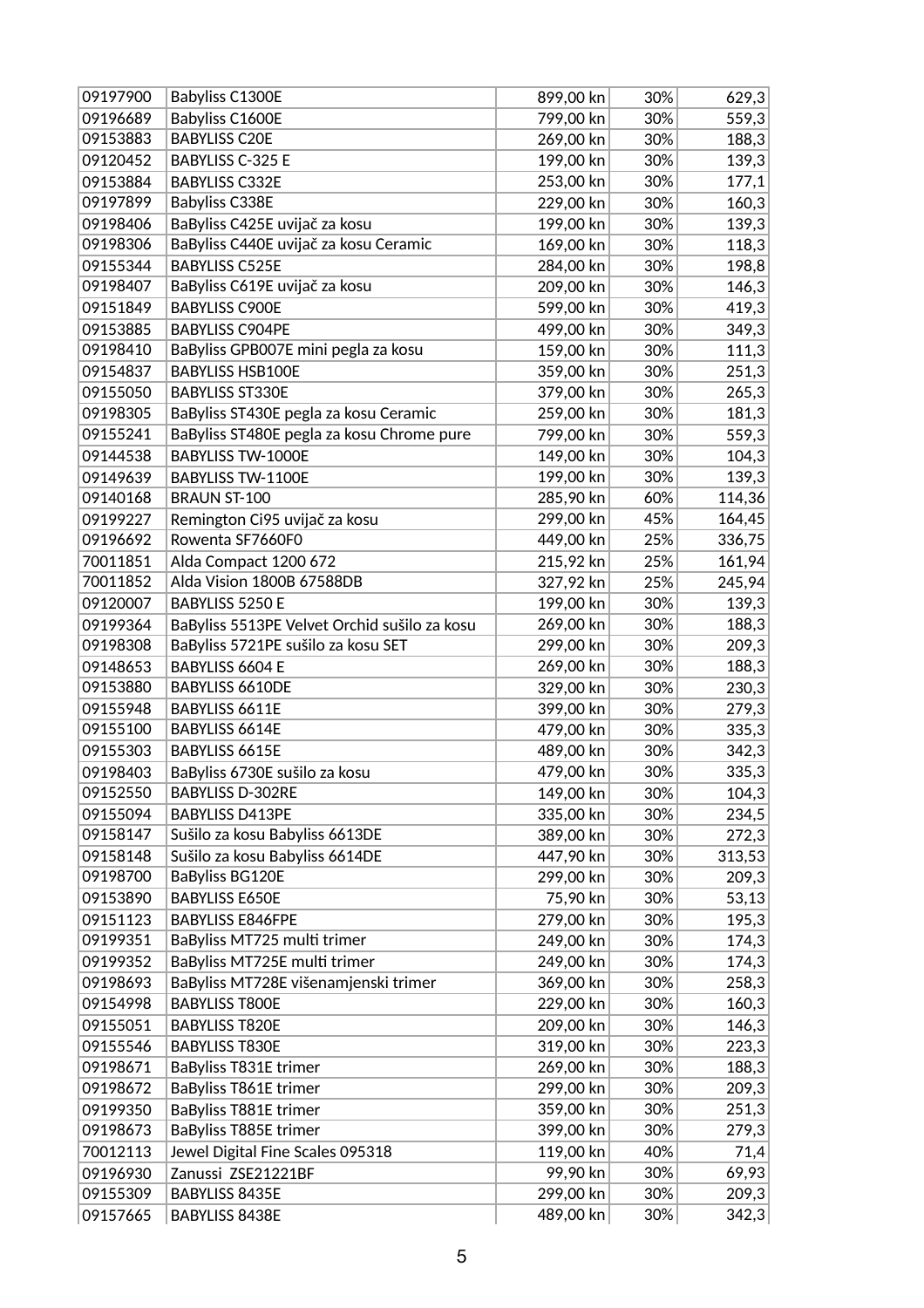| 09198404 | BaByliss 8480E set za manikuru i pedikuru        | 489,00 kn   | 30% | 342,3   |
|----------|--------------------------------------------------|-------------|-----|---------|
| 09157117 | <b>BIALETTI</b> set posuda                       | 376,90 kn   | 30% | 263,83  |
| 70011846 | Digitalni sef Alda DIGI Basic VCD 2035           | 707,28 kn   | 25% | 530,46  |
| 70011845 | Digitalni sef Alda LAPTOP VGR2043L               | 1.002,02 kn | 25% | 751,515 |
| 09197048 | Miele HyClean GN 3D                              | 119,90 kn   | 10% | 107,91  |
| 09197217 | Miele kartuša Ultraphase 1                       | 110,90 kn   | 10% | 99,81   |
| 09197218 | Miele kartuša Ultraphase 2                       | 110,90 kn   | 10% | 99,81   |
| 09197219 | Miele miris za perilicu poosuđa                  | 50,90 kn    | 10% | 45,81   |
| 09197214 | Miele miris za sušilicu Aqua                     | 110,90 kn   | 10% | 99,81   |
| 09197215 | Miele miris za sušilicu Cocoon                   | 110,90 kn   | 10% | 99,81   |
| 09197216 | Miele miris za sušilicu Nature                   | 110,90 kn   | 10% | 99,81   |
| 09197213 | Miele sredst. za uklanj. kamenca peril. rublja-p | 109,90 kn   | 10% | 98,91   |
| 09197212 | Miele tablete za odstr. kamenca 6 kom- ap. za k  | 150,90 kn   | 10% | 135,81  |
| 09197160 | Panasonic raplacement outer foil WES9087Y1       | 149,00 kn   | 40% | 89,4    |
| 09155034 | PATRONE MIRISNE ZA USISAVAČE CVIJEĆE             | 5,90 kn     | 50% | 2,95    |
| 09155035 | PATRONE MIRISNE ZA USISAVAČE LAVANDA             | 5,90 kn     | 50% | 2,95    |
| 09157100 | ROWENTA MP4010F0                                 | 162,90 kn   | 25% | 122,175 |
| 09197919 | Tefal A7022384 18+poklopac                       | 179,00 kn   | 30% | 125,3   |
| 09197920 | Tefal A7024684 24+poklopac                       | 249,00 kn   | 30% | 174,3   |
| 09197921 | Tefal B3090243 tava                              | 99,00 kn    | 30% | 69,3    |
| 09197922 | Tefal B3090743 tava 30cm                         | 149,00 kn   | 30% | 104,3   |
| 09199513 | Tefal C6943802 tava                              | 189,00 kn   | 30% | 132,3   |
| 09197925 | Tefal L2009102 WOK SET                           | 419,00 kn   | 30% | 293,3   |
| 09155126 | VERSO GX-014                                     | 202,90 kn   | 50% | 101,45  |
| 09155127 | VERSO GX-04                                      | 202,90 kn   | 50% | 101,45  |
| 09155125 | VERSO GX-07                                      | 49,90 kn    | 50% | 24,95   |
| 09155130 | VERSO MK-009                                     | 111,90 kn   | 50% | 55,95   |
| 09155123 | VERSO PR-01                                      | 60,90 kn    | 50% | 30,45   |
| 09155131 | <b>VERSO PR02</b>                                | 90,90 kn    | 50% | 45,45   |
| 09157510 | VRECICE TIP 80 EURECO (60 cm) 3/1                | 60,90 kn    | 35% | 39,585  |
| 09154992 | <b>VRECICE TIP 19 ROWENTA ZR 76</b>              | 39,90 kn    | 35% | 25,935  |
| 09196926 | Zanussi tava pescara 26 cm ZCF93433EF            | 149,90 kn   | 50% | 74,95   |
| 09137154 | ENERGIZER MAXIMUM ?AA 1,5V 4Á?.                  | 12,00 kn    | 20% | 9,6     |
| 09137174 | ENERGIZER ULTIMATE LITHIUM AA FSB2               | 15,00 kn    | 5%  | 14,25   |
| 09137175 | ENERGIZER ULTIMATE LITHIUM AAA FSB2              | 15,00 kn    | 5%  | 14,25   |
| 09155574 | SONY 6AM6-B1D                                    | 25,90 kn    | 60% | 10,36   |
| 09155575 | SONY AM3-B2D baterije LR6, AA 1,5V X2 BLISTI     | 12,90 kn    | 60% | 5,16    |
| 09155576 | SONY AM3-B4D baterije 4 X AA PLUS                | 25,90 kn    | 60% | 10,36   |
| 09155577 | SONY AM3L-B4D baterije 4 X AA ECO                | 20,90 kn    | 60% | 8,36    |
| 09155579 | SONY AM4-B4D baterije 4 X AAA PLUS               | 25,90 kn    | 60% | 10,36   |
| 09154005 | SONY BATERIJE 8xAA PLUS ALKAL                    | 41,90 kn    | 50% | 20,95   |
| 09155590 | SONY SUM3NUB4A baterije 4 x AA                   | 10,90 kn    | 60% | 4,36    |
| 09197640 | Autopresvlake Good Year GY-CSU-102               | 199,90 kn   | 30% | 139,93  |
| 09153978 | GOOD YEAR AF-500 FRESH                           | 13,90 kn    | 30% | 9,73    |
| 09196526 | Good Year AF-500 LEMON osvježivač zraka          | 13,90 kn    | 30% | 9,73    |
| 09153970 | GOOD YEAR GY-11102A-L                            | 239,90 kn   | 30% | 167,93  |
| 09153969 | GOOD YEAR GY-11106-M                             | 119,90 kn   | 30% | 83,93   |
| 09196525 | Good Year GY-AF-100 Lavender                     | 2,90 kn     | 30% | 2,03    |
| 09153976 | GOOD YEAR GY-AF-100 OCEAN                        | 2,90 kn     | 30% | 2,03    |
| 09153975 | GOOD YEAR GY-AF-100 PINE                         | 2,90 kn     | 30% | 2,03    |
| 09153974 | GOOD YEAR GY-AF-100 VANILLA                      | 2,90 kn     | 30% | 2,03    |
| 09153960 | GOOD YEAR GY-AF-160                              | 24,90 kn    | 30% | 17,43   |
| 09196521 | Good Year GY-AF-500 Cherry                       | 13,90 kn    | 30% | 9,73    |
| 09153979 | GOOD YEAR GY-AF-500 SPORTY                       | 13,90 kn    | 30% | 9,73    |